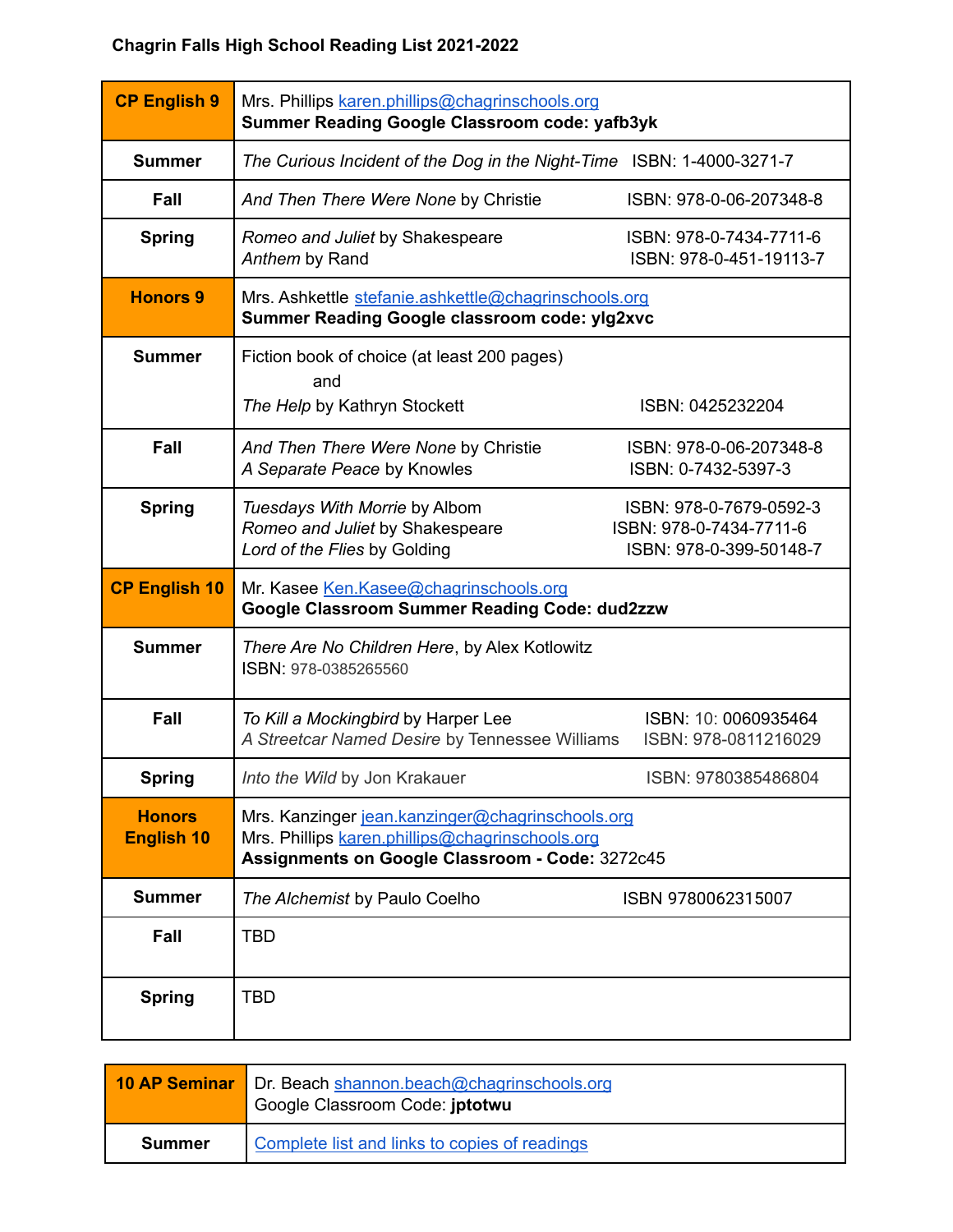|                      | Summer Google Classroom Code: jptotwu                                                                                                           |                                                                                |
|----------------------|-------------------------------------------------------------------------------------------------------------------------------------------------|--------------------------------------------------------------------------------|
| Fall                 | TBA and posted in Google Classroom                                                                                                              |                                                                                |
| <b>Spring</b>        | TBA and posted in Google Classroom                                                                                                              |                                                                                |
| <b>CP English 11</b> | Mrs. Ashkettle stefanie.ashkettle@chagrinschools.org<br>Mr. Kasee Ken.Kasee@chagrinschools.org<br>Summer Reading Google classroom code: i4w3iq5 |                                                                                |
| Summer               | The Perks of Being a Wallflower by Stephen Chbosky                                                                                              |                                                                                |
| Fall                 | Catcher in the Rye by J.D. Salinger<br>US Foundational Documents/Speeches<br><b>Rhetoric Unit</b><br>The House on Mango Street by Cisneros      | ISBN: 0-553-25025-6<br>Materials provided by instructor<br>ISBN: 9780679734772 |
| <b>Spring</b>        | Of Mice and Men by John Steinbeck<br>A Raisin in the Sun by Hansberry<br>The Great Gatsby by F.Scott Fitzgerald                                 | ISBN: 978-0140177398<br>ISBN-13: 978-0679755333<br>ISBN: 0743273567            |

| <b>Honors 11</b>   | Mrs. Hoffmann melanie.hoffmann@chagrinschools.org<br>Google Classroom Code: 4zzlobo                                                                                                                           |                                                                                |
|--------------------|---------------------------------------------------------------------------------------------------------------------------------------------------------------------------------------------------------------|--------------------------------------------------------------------------------|
| <b>Summer</b>      | <b>Fight Club by Chuck Palahniuk</b><br><b>AND</b>                                                                                                                                                            | ISBN: 9780393355949                                                            |
|                    | Dear Martin by Nic Stone (pending board approval) ISBN: 978-1101939529                                                                                                                                        |                                                                                |
| Fall               | <b>Short Story Unit</b><br>instructor                                                                                                                                                                         | Materials provided by                                                          |
|                    | Catcher in the Rye by J.D. Salinger<br>The Crucible by Arthur Miller<br>US Foundational Documents/Speeches<br><b>Rhetoric Unit</b>                                                                            | ISBN: 0-553-25025-6<br>ISBN: 9780142437339<br>Materials provided by instructor |
| <b>Spring</b>      | Nickel and Dimed by Barbara Ehrenreich<br>Of Mice and Men by John Steinbeck<br>The Great Gatsby by F.Scott Fitzgerald                                                                                         | Provided on Common Lit<br>ISBN: 978-0140177398<br>ISBN: 978-0743273565         |
| <b>AP Language</b> | Ms. Serensky Bobbie.Serensky@chagrinschools.org<br>*** Ms. Serensky will handle book purchases and distribution for this course<br>aside from summer reading selection. ***<br>Google Classroom Code: 3yhyrta |                                                                                |
| <b>Summer</b>      | Five Days by Wes Moore (PBA)<br>American Prison by Shane Bauer                                                                                                                                                | ISBN: 9780525512387<br>ISBN: 9780735223608                                     |
| Fall               | TBD                                                                                                                                                                                                           |                                                                                |
| <b>Spring</b>      | TBD                                                                                                                                                                                                           |                                                                                |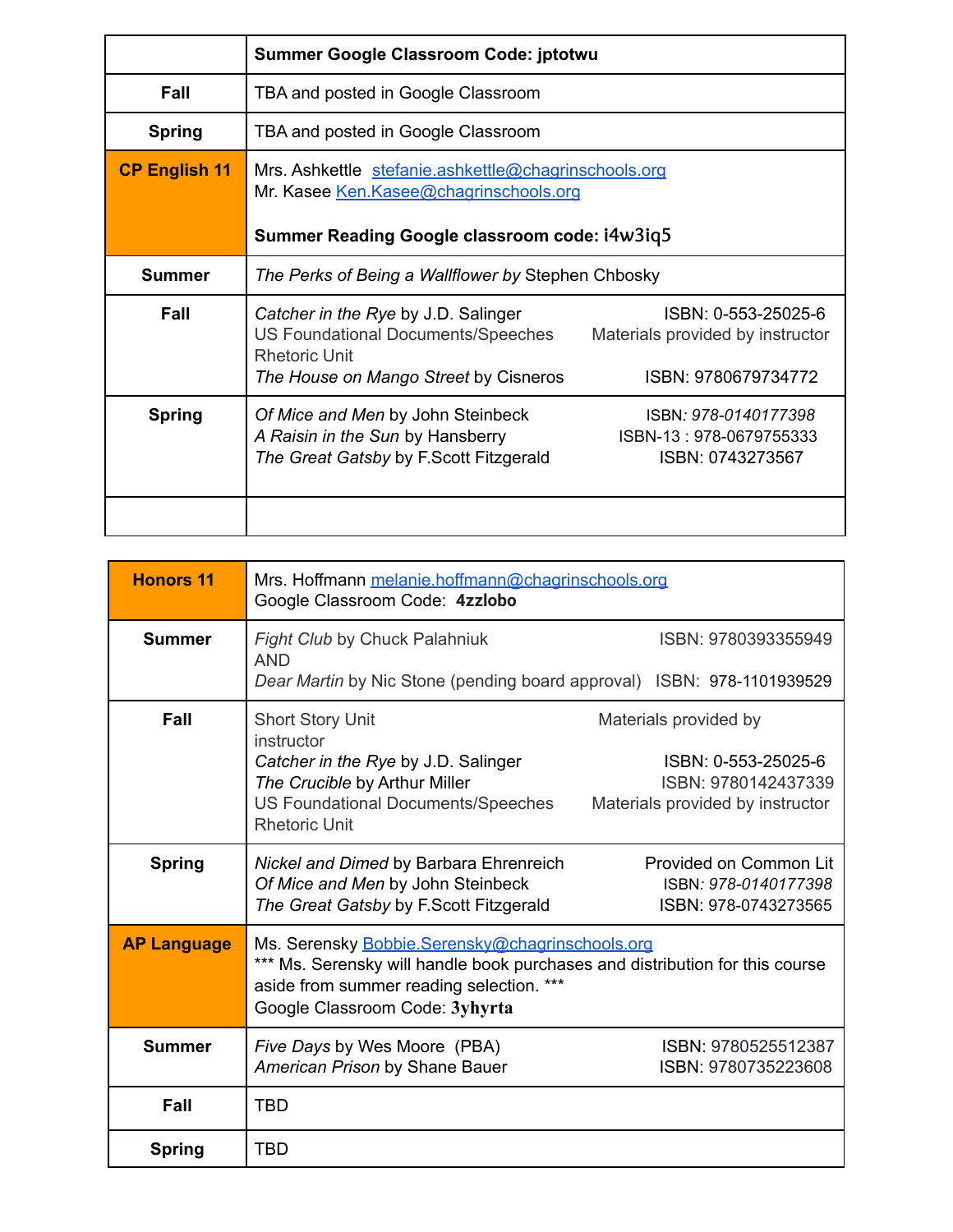| <b>CP English 12</b>       | Mrs. Hoffmann melanie.hoffmann@chagrinschools.org<br>Google Classroom Code: cmqhgv7                                                                                                                                                                                                                                                                                                                                                                                                                               |                                                                         |
|----------------------------|-------------------------------------------------------------------------------------------------------------------------------------------------------------------------------------------------------------------------------------------------------------------------------------------------------------------------------------------------------------------------------------------------------------------------------------------------------------------------------------------------------------------|-------------------------------------------------------------------------|
| <b>Summer</b>              | Choose one work.<br>Choices:<br>Eleanor & Park by Rainbow Rowell<br>$\bullet$<br>Where the Crawdads Sing-Delia Owens ISBN: 978-0735219090<br>Born a Crime-Trevor Noah<br>The Tipping Point -Malcolm Gladwell<br>Glass Castle by Jeannette Walls<br>The Hot Zone - Richard Preston<br>Crime and Punishment- Dostoyevsky<br>Hillbilly Elegy by J.D. Vance<br>One of Us is Lying Karen McManus ISBN: 978-1524714680<br>Who Owns the Ice House?-Schoeniger and Taulbert<br>Just Mercy by Bryan Stevenson<br>$\bullet$ |                                                                         |
| Fall                       | Audio Memoirs and excerpts from HE<br>The Other Wes Moore by Wes Moore<br>Hamlet by William Shakespeare                                                                                                                                                                                                                                                                                                                                                                                                           | Provided by instructors<br>ISBN: 978-0385528207<br>ISBN: 978-0743477123 |
| <b>Spring</b>              | In Cold Blood by Truman Capote                                                                                                                                                                                                                                                                                                                                                                                                                                                                                    | ISBN: 978-0679745587                                                    |
| <b>CCP English</b><br>1010 | Prof. Stuart culler.stuart@chagrinschools.org<br>(Titles for CCP are approved by the college.)<br>Class Code: cwsrw2t                                                                                                                                                                                                                                                                                                                                                                                             |                                                                         |
| <b>Summer</b>              | Suggested summer reading for English 1010:                                                                                                                                                                                                                                                                                                                                                                                                                                                                        |                                                                         |
|                            | Class Code: cwsrw2t<br>You will be reading two books this summer.<br>Mandatory book everyone must read: The Catcher in the Rye by J.D.<br>Salinger                                                                                                                                                                                                                                                                                                                                                                |                                                                         |
|                            | Additional book to be read. You may choose from this list or pick an<br>alternative book subject to approval.                                                                                                                                                                                                                                                                                                                                                                                                     |                                                                         |
|                            | Biased by Jennifer L. Eberhardt, PhD<br>Everything Matters by Ron Currie, jr.<br>Wolf in White Van by John Darnielle<br>Native Son by Richard Wright<br>Slaughterhouse-Five by Kurt Vonnegut<br>Oranges are Not the Only Fruit by Jeanette Winterson<br>Lies My Teacher Told Me (2018 edition) by James W. Loewen<br>The Color of Law by Richard Rothstein<br>You may choose to read one of the books from the list provided or can email                                                                         |                                                                         |
|                            | an alternative choice to Prof. Stuart at culler.stuart@chagrinschools.org                                                                                                                                                                                                                                                                                                                                                                                                                                         |                                                                         |